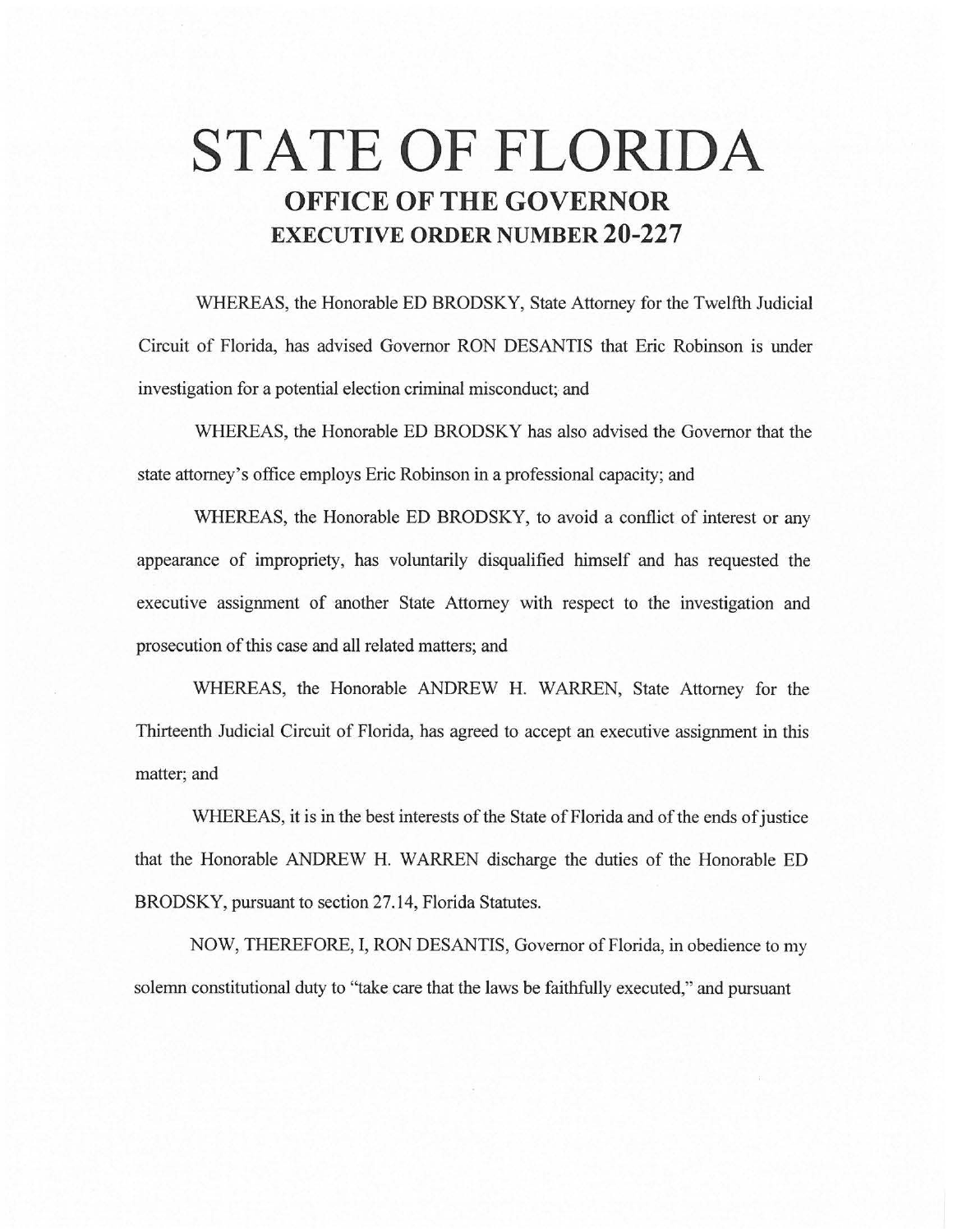to the Constitution and laws of the State of Florida, issue the following Executive Order, effective immediately:

## Section 1.

The Honorable ANDREW H. WARREN, State Attorney for the Thirteenth Judicial Circuit of Florida, referred to as the "Assigned State Attorney," is assigned to discharge the duties of the Honorable ED BRODSKY, State Attorney for the Twelfth Judicial Circuit of Florida, as they relate to the investigation, prosecution, and all matters related to Eric Robinson.

#### Section 2.

The Assigned State Attorney or one or more Assistant State Attorneys and Investigators, who have been designated by the Assigned State Attorney, shall proceed immediately to the Twelfth Judicial Circuit of Florida, and are vested with the authority to perform the duties prescribed herein.

#### Section 3.

All residents of the Twelfth Judicial Circuit are requested, and all public officials are directed, to cooperate and render whatever assistance is necessary to the Assigned State Attorney, so that justice may be served.

## Section 4.

The period of this Executive Assignment shall be for one (1) year, to and including September 22, 2021.